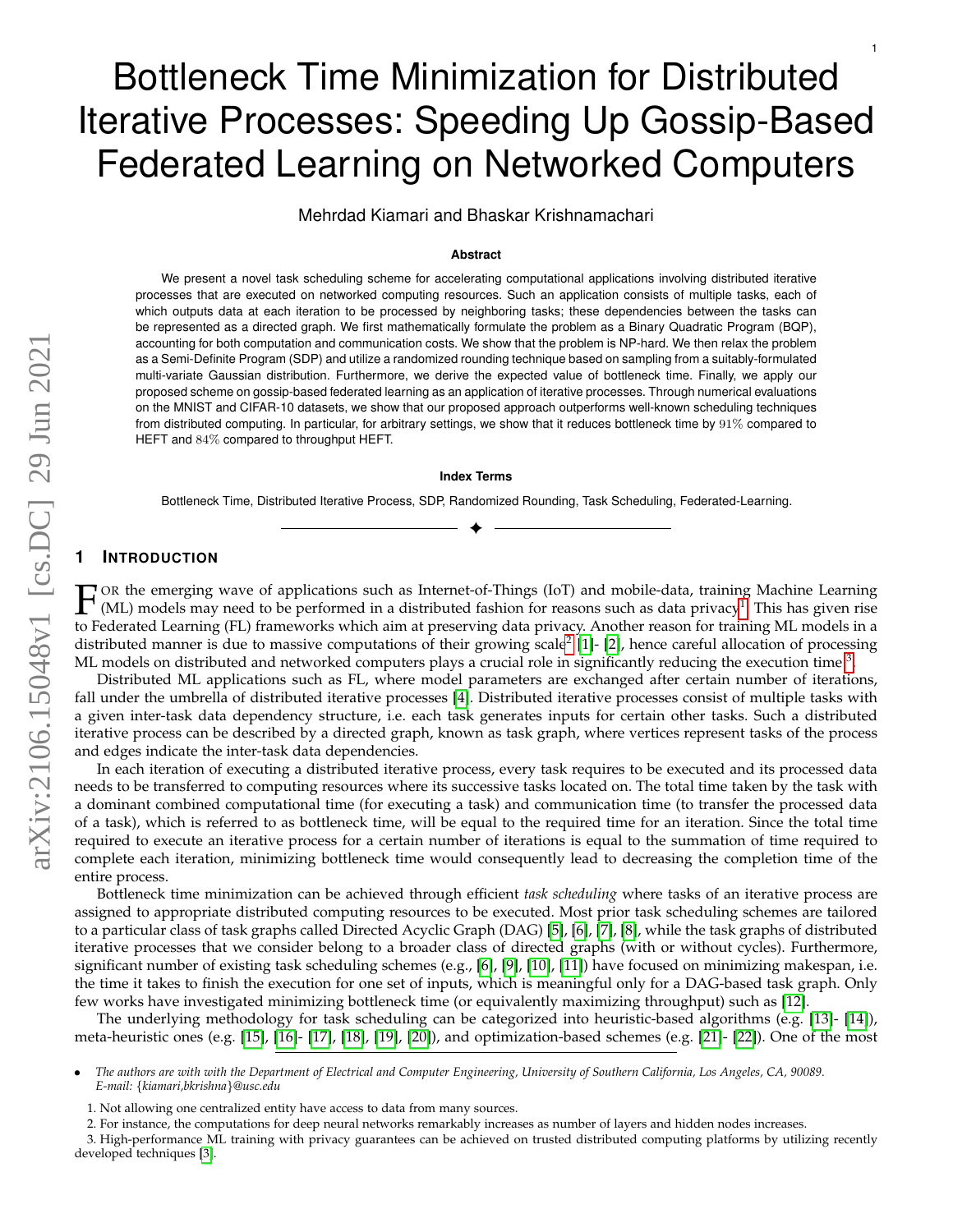well-known heuristic task scheduling scheme is HEFT [\[6\]](#page-9-4) which we will consider as one of our benchmarks. Although heuristic schemes are used to be fast and often get stuck in a local optimum, meta-heuristic and optimization-based schemes have gained significant attention as they are practically able to obtain a solution near the optimum [\[23\]](#page-10-10), [\[24\]](#page-10-11), [\[25\]](#page-10-12). Since task scheduling belongs to the class of NP-hard problems in its nature [\[23\]](#page-10-10)  $^4$  $^4$ , an appropriate relaxation of the optimization problem such as a Convex-based one can potentially lead to an efficacious performance [\[26\]](#page-10-13). Nevertheless, most Convexbased task scheduling schemes (e.g. [\[21\]](#page-10-8), [\[22\]](#page-10-9)) have focused on the case where there is no inter-task data dependency and the communication delay across distributed resources is negligible compared to computational time. However, there are reasons to explore other parts of the design space as processors today are remarkably quicker in computing and distributed processing may potentially operate across a wireless network with low bandwidth or wide-area network with high delays.

To our best knowledge, there is no prior work that has proposed a Semi-Definite Programming (SDP) relaxation for distributed iterative processes such that both computation and communication aspects are taken into account.

The main contributions of this paper are as follows:

- We formulate task scheduling of distributed iterative processes, which only requires task graph to a directed one, on distributed computing machines as an optimization problem.
- We propose a concrete SDP approximation for the aforementioned optimization problem and utilize a randomized rounding technique to achieve a feasible solution.
- We analyze the expected value of the bottleneck time of our proposed scheme.
- We provide a mathematical upper bound on the optimal solution.
- We evaluate the performance of our proposed scheme on real data and Gossip-based federated learning and show that it outperforms HEFT [\[6\]](#page-9-4) and another approach [\[12\]](#page-9-10) which investigated maximizing the throughput.

## **1.1 Prior Work**

Efficient task scheduling plays a crucial role in improving the utilization of computing resources as well as reducing required time to executing tasks. Task scheduling can be categorized into multiple groups from different perspectives. For instance, from the type of tasks need to be processed perspective, task scheduling is traditionally divided into two categories, namely static and dynamic scheduling. The former is applicable when the information about tasks (such as required computational amount or deadline) and computing resources (such as processing power or communication delay) is available in advance while in the latter one the information of new task revealed during the execution of ongoing tasks. Another classification for task scheduling schemes is to divide them into two classes based on relationship of tasks: independent tasks and dependent tasks (realistic applications). Dependent tasks can be represented through a directed graph where tasks and inter-task data dependencies are represented as nodes and edges of the graph, respectively. The directed graph enforces inter-task dependencies by letting a task to be executed once all its predecessors are finished.

The other way of categorizing task scheduling schemes has to do with the type of algorithms aiming at assigning tasks to compute resources. Heuristic, meta-heuristic, and optimization-based are three categories of task scheduling schemes. Heuristic task scheduling schemes can be divided into quite a few sub categories based on their objectives such as load balancing [\[27\]](#page-10-14), [\[28\]](#page-10-15), [\[29\]](#page-10-16), priority-based scheduling [\[30\]](#page-10-17), [\[31\]](#page-10-18), [\[32\]](#page-10-19), , task duplication [\[33\]](#page-10-20), and clustering [\[34\]](#page-10-21).

Since heuristic algorithms may considerably deviate from the optimal task scheduling, meta-heuristic and optimizationbased schemes which aim at approximating the NP-hard optimization of task scheduling have attracted significant attention. Not only meta-heuristic and optimization-based schemes are suitable for solving large scale problems, they are practically efficient in leading to near optimal solutions. Some examples of meta-heuristic schemes are as follows: Particle Swarm Optimization [\[15\]](#page-10-2), which , Simulated Annealing [\[16\]](#page-10-3)- [\[17\]](#page-10-4), Genetic-based approach [\[18\]](#page-10-5), [\[19\]](#page-10-6), [\[20\]](#page-10-7).

Although there are very few work that have focused on providing a convex-relaxation based solution for the scheduling problem, they are not applicable to any distributed iterative process as they do not consider a general directed task graph (which may have cycles) [\[21\]](#page-10-8)- [\[22\]](#page-10-9). Furthermore, these schemes have focused on different objective functions with different constraints (such as letting task split across distributed computing machines) than minimizing bottleneck time. Finally, these works have not considered the fact that different links/paths between distributed compute machines may experience different communication bandwidth. To our knowledge, this is the first work that a) considers general directed graphs, b) minimizes the bottleneck time taking into account both the compute costs and heterogeneous network communication costs, and c) provides a convex-relaxation based solution.

The remaining of the paper is organized as follows: In the next section, we elaborate upon the problem formulation. In section [3,](#page-5-0) the proposed SDP approximation of our problem is derived. Finally, in section [4,](#page-6-0) we show the numerical results of the performance of our proposed scheme against well-known approaches.

# **2 PROBLEM STATEMENT**

In this section, we now formulate minimizing the bottleneck time of any distributed iterative process where it has intertask dependency. We first briefly elaborate upon gossip-based federated learning as an example of distributed iterative processes, then we focus on expressing the problem formulation.

<span id="page-1-0"></span>4. Task scheduling is a well-known NP-hard problem because of the solution space and required time to obtain the optimal solution.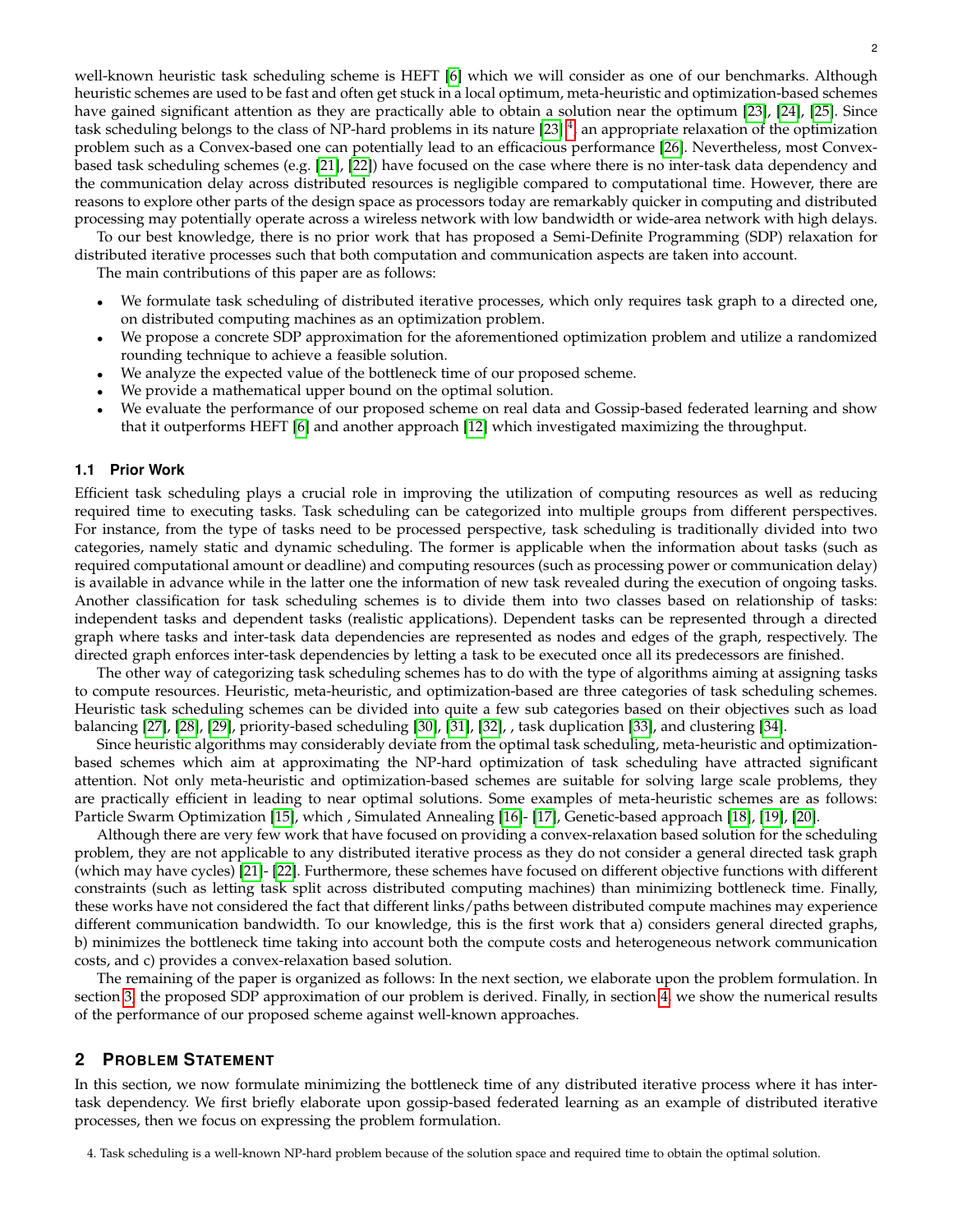#### **2.1 Gossip-based Federated Learning**

To preserve data privacy in distributed ML such as FL, secure communication links can be established across trusted distributed computing resources<sup>[5](#page-2-0)</sup>. A gossip-based FL scheme can be modeled as a network topology with a set of users denoted by U where each user i,  $\forall i \in U$ , gossips its local model parameters to a pre-defined set of other users, denoted by  $U_i$ . Then, the network topology can be represented via a directed graph  $G_{FL} := (V_{FL}, E_{FL})$  where  $V_{FL} := \{i | i \in U\}$ and  $E_{FL} := \{e_{i,j}^{(FL)} | i \in \mathcal{U}, j \in \mathcal{U}_i\}$  indicate the set of vertices and edges, respectively. Each user aggregates the model parameters gossiped to it from other users and updates its local model parameters. Training convergence is accomplished by repeating the aforementioned procedure [\[35\]](#page-10-22).

## **2.2 Problem Formulation**

We next show how to formally express bottleneck time minimization as an optimization problem. Every distributed iterative process (such as gossip-based FL) can be executed on a distributed computing platform where resources are interconnected via communication links. Hence, executing a distributed iterative process on distributed computing resources can be described by two separate directed graphs, namely *task graph* and *compute graph* which stand for the task structure of the distributed iterative process and the distributed computing platform, respectively. We next explain about each of these graphs as follows:

<span id="page-2-1"></span>**Task Graph:** Since there are dependencies across different tasks, meaning that a task generates inputs for certain other tasks, we can model this dependency through a *directional* graph as depicted in Fig. [1.](#page-2-1) Unlike most prior work which considered Directed Acyclic Graph (DAG), we assume our task graph to be a general directed graph. Let us suppose to have  $N_T$  tasks  ${T_i}_{i=1}^{N_T}$  with a given task graph  $G_{Task} := (V_{Task}, E_{Task})$  where  $V_{Task} := {T_i}_{i=1}^{N_T}$  and  $E_{Task} := \{e_{i,i'}\}_{(i,i') \in \Omega}$  respectively represent the set of vertices and edges (task dependencies) with  $\Omega := \{(i,i')|~\text{if task}~T_i~\text{generates inputs for task}~T_{i'}~\}$ . Let us define  $\mathbf{p} := [p_1, \dots, p_{N_T}]^T$  as the required amount of computations of tasks.



Fig. 1: An illustration of a task graph with five tasks.

**Compute Graph:** Each task is required to be executed on a *Compute* node (machine) which is connected to other compute nodes (machines) through communication links (compute node and machine are interchangeably used in this paper). Let us suppose to have  $N_K$  compute nodes  $\{K_j\}_{j=1}^{N_K}$ . Regarding the execution speed of compute nodes, we consider vector  $\mathbf{e}:=[e_1,\ldots,e_{N_K}]^T$  as the executing speed of machines. The communication link delay between any two compute nodes can be characterized by bandwidth. In case of two machines not being connected to each other, we can assume the corresponding bandwidth is zero (infinite time for communication delay). Hence, the communication aspect of distributed computing nodes can be presented as a *complete*<sup>[6](#page-2-2)</sup> graph  $G_{Compute} := (V_{Compute}, E_{Compute})$  where  $V_{Compute} := \{K_j\}_{j=1}^{N_K}$ <br>and  $E_{Compute} := \{\frac{1}{b_{j,j'}}\}_{\forall j \neq j'}$  respectively indicate the set of compute nodes and links connecting them with  $b_{j,j'}$ bandwidth of the link from machine  $K_j$  to machine  $K_{j'}$ . An illustration of a compute graph with  $N_K=3$  is shown in Fig. [2.](#page-3-0) Since the result of executing a task is a model with same number of parameters, we can assume the communication delay across machines is denoted by matrix  $C \in \mathbb{R}^{N_K \times N_K}.$ 

We now elaborate upon how to formulate the bottleneck time of distributed iterative processes. In particular, we next present the objective function as well as constraints imposed due the nature of the problem.

**Objective Function:** we aim to obtain the optimal task *mapper* function, denoted as  $m(.)$ :  $V_{Task} \rightarrow V_{Compute}$ , to assign task i  $\forall i$  to machine  $m(i)$  such that the bottleneck time is minimized. Regarding the bottleneck time, it is referred to maximum *compute-communicate* time over all tasks for a given task mapper matrix  $M \in \{0,1\}^{N_T \times N_K}$  (equivalent of the mapper function  $m(.)$ , where  $[M]_{i,j} = 1$  if task i is assigned to compute machine j; otherwise  $[M]_{i,j} = 0$ . By defining  $S := (G_{Task}, G_{Compute}, m(V_{Task}))$ , the compute-communicate time of task i can be expressed as follows

<span id="page-2-3"></span>
$$
t_{comp-comm}^{(i)}(S) := t_{comp}^{(i)}(S) + t_{comm}^{(i)}(S) \ \forall i,
$$
\n(1)

<span id="page-2-0"></span><sup>5.</sup> Through utilizing recently developed techniques such as [\[3\]](#page-9-11).

<span id="page-2-2"></span><sup>6.</sup> A complete graph is a type of graph in which any two different vertices are connected.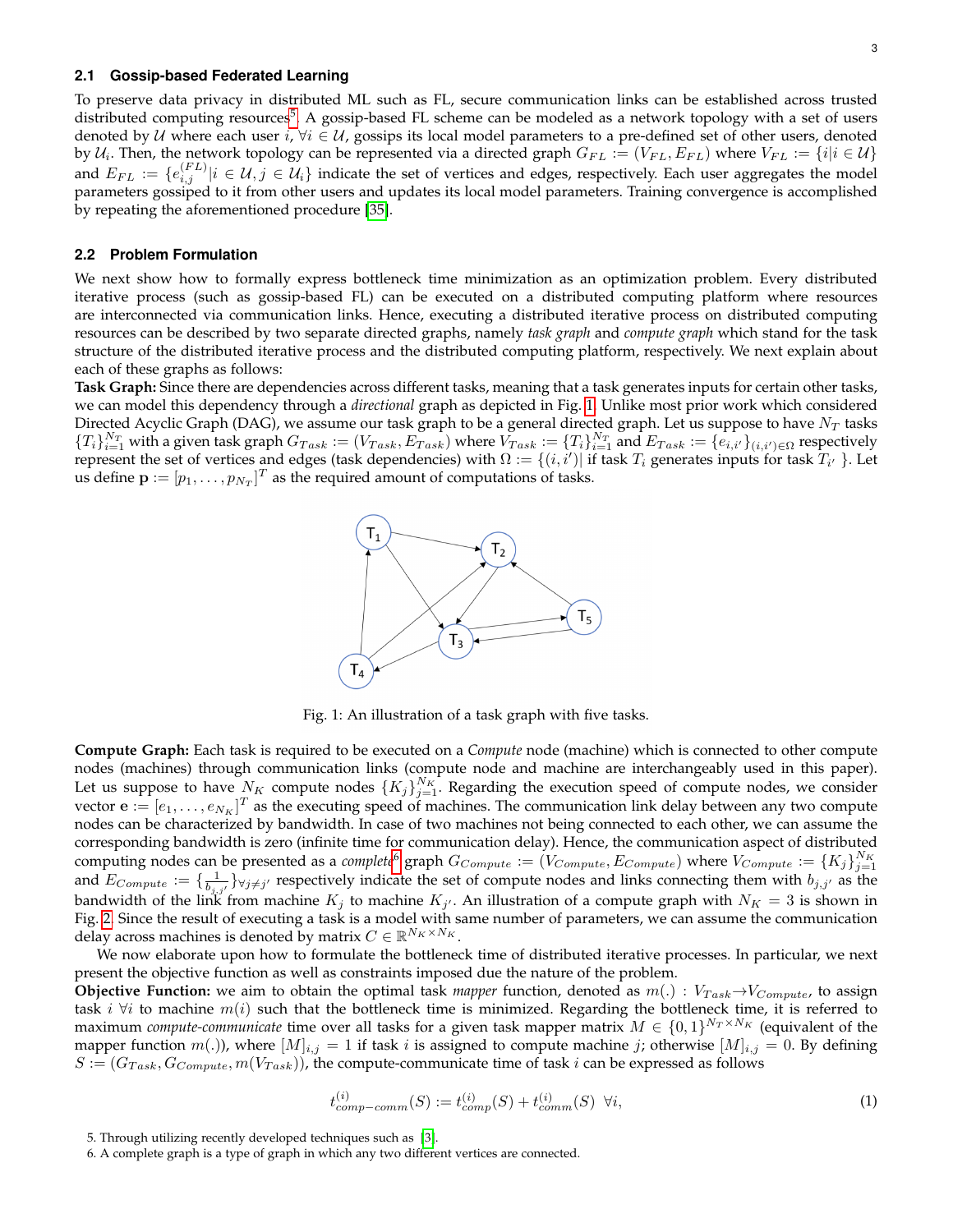

<span id="page-3-0"></span>Fig. 2: An illustration of a compute graph with three machines and corresponding bandwidths shown on edges.

where  $t_{comp}^{(i)}(S)$  is the required time for task  $i$  to be executed on machine  $m(i)$  (compute time) and  $t_{comm}^{(i)}(S)$  is the time for the result to be transmitted to machines which are specified to run the immediate successive tasks of task  $i$  (communicate time). Therefore, the bottleneck time would be

$$
t_{Bottleneck}(S) := \max_{i} \quad t_{comp-comm}^{(i)}(S). \tag{2}
$$

The objective function can be formally written as:

$$
t^*_{Bottleneck} := \min_{M \in \{0,1\}^{N_T \times N_K}} \max_i \quad t^{(i)}_{comp-comm}(S). \tag{3}
$$

**Constraints:** since each task needs to be executed on a machine and then its results to be sent to others machines where executing the successive tasks, we can write these constraints as follows

<span id="page-3-4"></span>
$$
\sum_{j} [M]_{i,j} = 1 \quad \forall i,
$$
\n<sup>(4)</sup>

or equivalently rewriting as

$$
M\mathbf{1}_{N_K\times 1} = \mathbf{1}_{N_T\times 1}.\tag{5}
$$

**Optimization Problem:** by considering above objective function and constraints, the optimization problem would be as

<span id="page-3-6"></span>
$$
\min_{M \in \{0,1\}^{N_T \times N_K}} \max_{i} \quad t_{comp-comm}^{(i)}(S) \n\text{s.t. } M \mathbf{1}_{N_K \times 1} = \mathbf{1}_{N_T \times 1}.
$$
\n(6)

We next write the objective function in terms of required task processing vector p, machine execution speeds vector e, communication delay matrix  $C$ , and task mapper function in closed form. Each term of  $(1)$  can be further derived as

 $\bullet$   $t_{comp}^{(i)}(S)$ : Since each machine runs all tasks assigned to it in parallel<sup>[7](#page-3-1)</sup>, the required time to execute task *i* is

<span id="page-3-2"></span>
$$
t_{comp}^{(i)}(S) = \frac{\sum_{r:m(r)=m(i)} p_r}{e_{m(i)}} \stackrel{(a)}{=} \sum_{\ell=1}^{N_K} \frac{\mathbf{p}^T M_\ell}{M_i \mathbf{e}} [M]_{i,\ell} \qquad \forall i,
$$
\n<sup>(7)</sup>

where  $M_i$  indicates the  $i$ th row of matrix  $M$  and  $(a)$  follows from the fact that each row of matrix  $M$  has single 1 (due to the imposed constraint). By further simplification, [\(7\)](#page-3-2) can be rewritten as follows

<span id="page-3-3"></span>
$$
t_{comp}^{(i)}(S) = M_i D M^T \mathbf{p} = I_i M D M^T \mathbf{p} \qquad \forall i,
$$
\n(8)

where  $I_i$  denotes an indicator row-vector of size  $N_T$  with *i*-th element equals 1 and the remaining are zeros,  $D := diag(1 \oslash e)$  and  $\oslash$  denotes component-wise division. By defining  $m := vec(M)$  and the fact trace  $\{AXBX^T\} =$  $vec(X)^T(B^T\otimes A)vec(X)$  ( $\otimes$  indicates Kronecker product), we can rewrite [\(8\)](#page-3-3) as

<span id="page-3-5"></span>
$$
t_{comp}^{(i)}(S) = \text{trace}\{I_i M D M^T \mathbf{p}\} = \text{trace}\{M D M^T \mathbf{p} I_i\} = m^T (D^T \otimes \mathbf{p} I_i) m \qquad \forall i,
$$
\n(9)

 $\bullet$   $t_{comm(S)}^{(i)}$ : The result of computed task i needs to be transmitted to all machines assigned to execute successive tasks i' where  $e_{i,i'} \in E_{Task}$ . Considering constraints [\(4\)](#page-3-4), the communication delay time for sending result of task i from machine  $m(i)$  to machine i' is  $[C]_{m(i),m(i')}$ . Since the result is required to be sent to all machines running the successive tasks, we would have

$$
t_{comm}^{(i)}(S) = \max_{i': e_{i,i'} \in E_{Task}} [C]_{m(i), m(i')} \qquad \forall i.
$$
 (10)

<span id="page-3-1"></span>7. The CPU allocation is proportional to the size of required computations for tasks.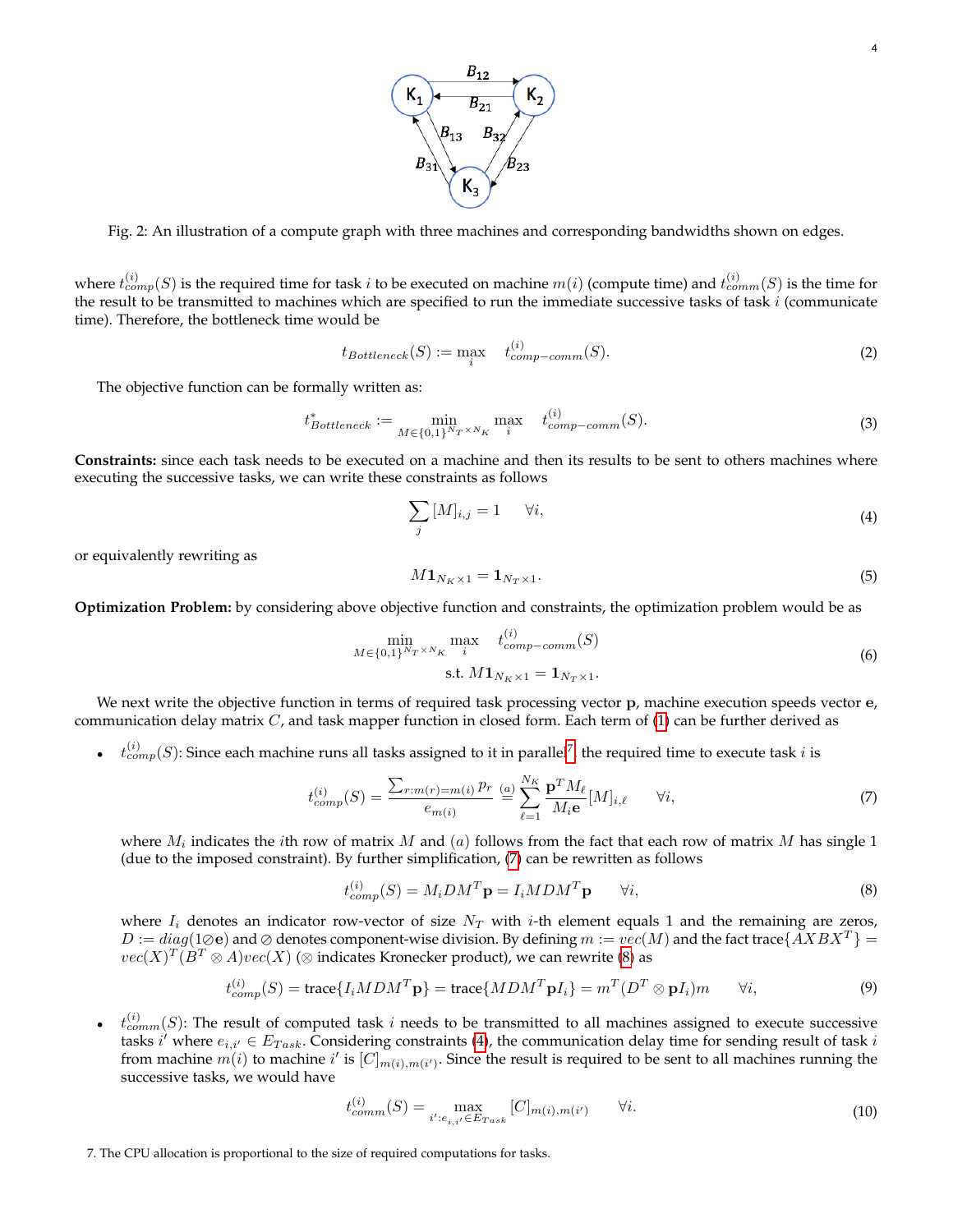Further simplification leads to

<span id="page-4-0"></span>
$$
t_{comm}^{(i)}(S) = \max_{i':e_{i,i'} \in E_{Task}} M_i C M_{i'}^T
$$
  
= 
$$
\max_{i':e_{i,i'} \in E_{Task}} I_i M C M^T I_{i'}^T
$$
  
= 
$$
\max_{i':e_{i,i'} \in E_{Task}} m^T (C^T \otimes I_i^T I_{i'}) m \qquad \forall i,
$$
 (11)

By combining [\(9\)](#page-3-5) and [\(11\)](#page-4-0), the objective function can be written as follows

<span id="page-4-1"></span>
$$
\min_{m \in \{0,1\}^{N_T N_K \times 1}} \max_{i,i':e_{i,i'} \in E_{Task}} \{m^T Q_{i,i'} m\}
$$
\n
$$
\text{s.t. } Hm = \mathbf{1}_{N_T \times 1},
$$
\n(12)

where

$$
Q_{i,i'} := D^T \otimes \mathbf{p} I_i + C^T \otimes I_i^T I_{i'}
$$
  
\n
$$
H := \mathbf{1}_{1 \times N_K} \otimes I_{N_T \times N_T}
$$
\n(13)

and  $I_{N_T \times N_T}$  is identical matrix of size  $N_T$  by  $N_T$ .

Optimization problem [\(12\)](#page-4-1) can be rewritten as

<span id="page-4-2"></span>
$$
\min_{m \in \{0,1\}^{N_T N_K \times 1}, t} t
$$
\n
$$
\text{s.t. } m^T Q_{i,i'} m \le t \quad \forall i, i' : e_{i,i'} \in E_{Task},
$$
\n
$$
Hm = \mathbf{1}_{N_T \times 1}.
$$
\n(14)

Since components of vector  $m$  in [\(14\)](#page-4-2) only take integer values of 0 or 1, (14) is not Convex, hence obtaining the optimal solution for this BQP is cumbersome.

**Remark 1:** After making matrices  $Q_{i,i'}$  symmetric, i.e. replacing  $Q_{i,i'}$  with  $\frac{Q_{i,i'}+Q_{i,i'}^T}{2}$ , [\(14\)](#page-4-2) is not necessarily Semi-Definite Positive (or Semi-Definite Negative).

Before proceeding with the relaxation of [\(14\)](#page-4-2), let us first focus on two special cases of [\(14\)](#page-4-2) in the following theorem and proposition.

**Theorem 1:** In case of assuming the communication delay is negligible compared to computational time, i.e.  $C = \mathbf{0}_{N_K \times N_K}$ , no *inter-task data dependency, and allowing at most single task to be executed on each machine, the optimal task mapper function*  $m(.)$ *can be obtained by assigning the available task with highest required computation to the available machine with the fastest execution speed , after sorting tasks and machines in terms of their required computations and execution speeds, respectively.*

*Proof***:** By sorting machines in term of their execution speeds (meaning the first machine is the fastest) and tasks in term of the required computations (meaning the first task needs the highest amount of computations), then task at index  $\ell$  of the sorted is executed by machine at index  $\ell$  of the sorted machines. Let us assume tasks i and k where  $p_i \geq p_k$  (i.e. task i has more computations than task k) are respectively executed on machines j and j'. Then the bottleneck time would be  $t_1 = \max\{t_{others}, \frac{p_i}{e_j}, \frac{p_k}{e_{j'}}\}$  where  $t_{others}$  represents the time for completing other tasks. By swapping task assignment of tasks i and  $k$ , i.e. tasks i and  $k$  are respectively executed on machines  $j'$  and  $j$ , then the required time would be  $t_2 = \max\{t_{others}, \frac{p_k}{e_j}, \frac{p_i}{e_{j'}}\} \le t_1$  due to  $\frac{p_i}{e_{j'}} \le \frac{p_k}{e_j} \le \max\{\frac{p_i}{e_{j'}, \frac{p_k}{e_j}}\}$  and  $\frac{p_k}{e_j} \le \frac{p_i}{e_{j'}} \le \max\{\frac{p_k}{e_j}, \frac{p_i}{e_{j'}}\}$ . Therefore, one can easily see the aforementioned assignment of sorted tasks to sorted machines leads to an optimal solution.

**Proposition 1:** Suppose the communication delay to be negligible compared to computational time, i.e.  $C = \mathbf{0}_{N_K \times N_K}$ , no inter-task data dependency, and the execution speed of all compute nodes to be identical, then the optimization problem [\(14\)](#page-4-2) would be expressed as follows

<span id="page-4-4"></span>
$$
\min_{m(.)} \max_{i} \sum_{\ell:m(\ell)=m(i)} p_{\ell},\tag{15}
$$

which is exactly the same as the problem of load balancing (minimizing the maximum load $^8$  $^8$  across  $N_K$  machines). In other words, [\(15\)](#page-4-4) aims at assigning all  $N_T$  tasks across  $N_K$  machines such that the total computation time of all machines are *nearly the same*. The problem is NP-complete due to the followings:

- A non-deterministic polynomial-time algorithm can solve [\(15\)](#page-4-4) by guessing an assignment of tasks into  $N_K$  machines, then verifying in polynomial time if all machines have the same computational load .
- The reduction from well-known NP-complete problem of Set Partitioning into our problem works in polynomial time. In particular, given  $N_T$ ,  $N_K$ ,  $\{p_i\}_{i=1}^{\bar{N}_T}$  and a target value  $\theta = \frac{\sum_i p_i}{N_K}$  $\frac{\sum_i p_i}{N_K}$ , if there is a solver to our problem (i.e. verifying in polynomial time whether there exists an assignment of tasks with work load of at most Θ for all machines), then the solver can determine if there is a solution to Set Partition problem with  $\{p_i\}_{i=1}^{N_T}$  as the instance inputs of Set Partition problem.

<span id="page-4-3"></span>8. The load of each machine is defined as the sum of computational processing amounts of tasks assigned to it.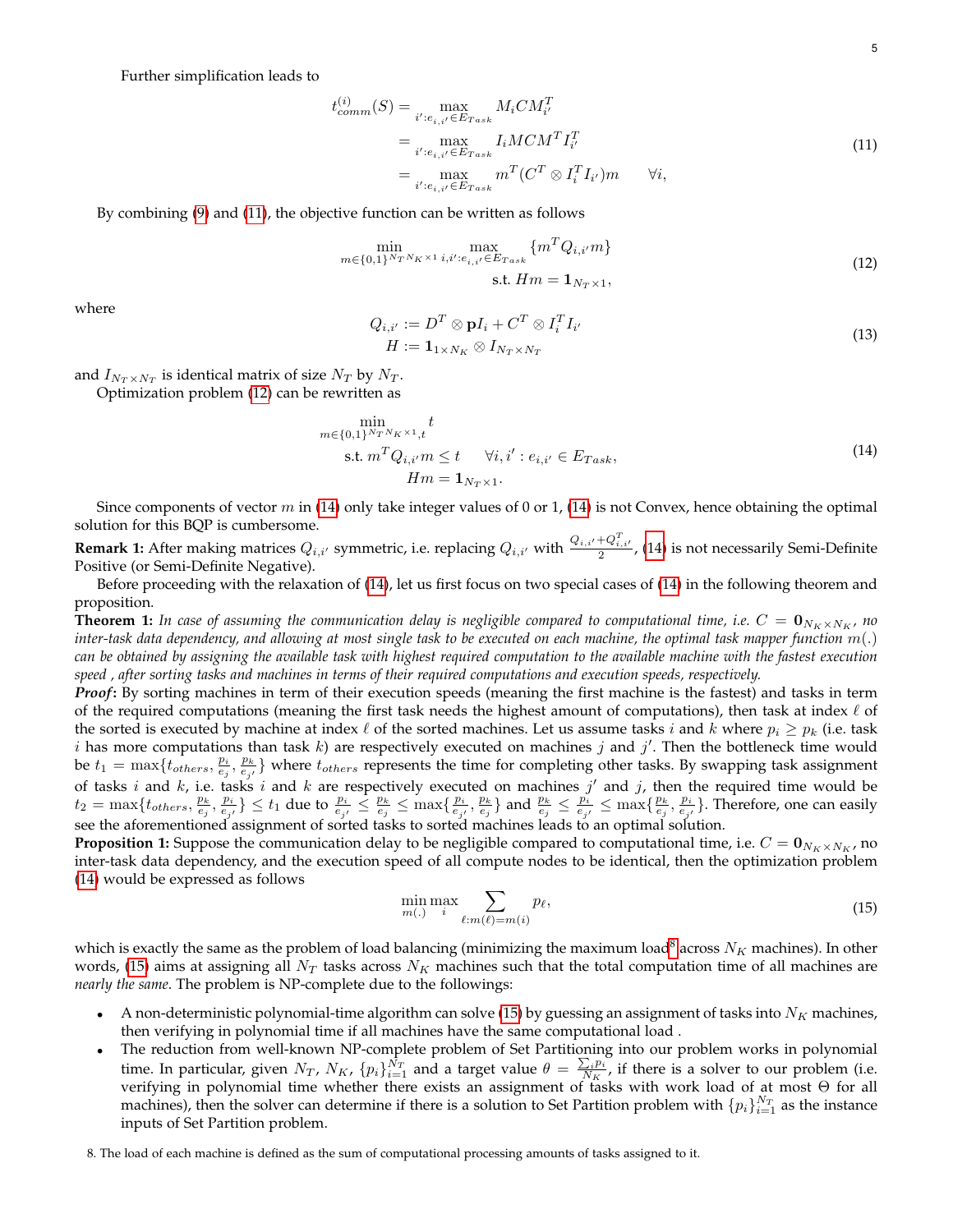# <span id="page-5-0"></span>**3 SEMI-DEFINITE PROGRAMMING (SDP) RELAXATION**

Due to difficulty in solving [\(14\)](#page-4-2), we next elaborate upon how we can relax the problem to a SDP problem which is easier to solve while leading to a desirable solution.

Since it is easier to apply approximation (on *homogenized* quadratic programming) of [\(14\)](#page-4-2) when  $m \in \{-1,+1\}^{N_T N_K \times 1}$ rather than  $m \in \{0,1\}^{N_T N_K \times 1}$ , we rewrite [\(14\)](#page-4-2) as

<span id="page-5-1"></span>
$$
\min_{\mathbf{x} \in \{-1,1\}^{N_T N_K \times 1}, t} t
$$
\ns.t.  $\mathbf{x}^T Q_{i,i'} \mathbf{x} + 2\left(\mathbf{1}_{N_T N_K \times 1}^T Q_{i,i'} \mathbf{x}\right) + \mathbf{1}_{N_T N_K \times 1}^T Q_{i,i'} \mathbf{1}_{N_T N_K \times 1} \le 4t \quad \forall i, i' : e_{i,i'} \in E_{Task},$ \n
$$
H\mathbf{x} = (2 - N_K)\mathbf{1}_{N_T \times 1},
$$
\n(16)

by replacing  $m$  with  $\frac{x+1}{2}$ . We can reformulate [\(16\)](#page-5-1) as the following optimization problem:

<span id="page-5-2"></span>
$$
\min_{\mathbf{x} \in \mathbb{R}^{N_{T}N_{K} \times 1}, X \in \mathbb{R}^{N_{T}N_{K} \times N_{T}N_{K}}, t} \min_{\mathbf{x}, \mathbf{y} \in \mathbb{R}^{N_{T}N_{K} \times 1} \times 1} \mathcal{A}_{\mathbf{x}, \mathbf{y}} \mathbf{y} + \mathbf{1}_{N_{T}N_{K} \times 1}^{T} Q_{i, i'} \mathbf{1}_{N_{T}N_{K} \times 1} \le 4t \quad \forall i, i' : e_{i, i'} \in E_{Task}, \quad H\mathbf{x} = (2 - N_{K})\mathbf{1}_{N_{T} \times 1}, \quad X = \mathbf{x}\mathbf{x}^{T}, \quad \text{diag}(X) = 1,
$$
\n
$$
(17)
$$

where  $Q_{i,i'}, X>:=\text{trace}\{Q_{i,i'}X\}$ . The optimization problem [\(17\)](#page-5-2) is not Convex due to constraint  $X = \mathbf{x}\mathbf{x}^T$ . A wellknown SDP technique is to replace constraint  $X = xx^T$  with  $X \succeq xx^T$  where  $\succeq$  indicate semi-definite positive used for matrices. Therefore, the relaxed version of [\(17\)](#page-5-2) would be

<span id="page-5-3"></span>min x∈RNT NK×1,X∈RNT NK×NT NK ,t t s.t. < Qi,i<sup>0</sup> , X > +2 1 T <sup>N</sup><sup>T</sup> <sup>N</sup>K×1Qi,i<sup>0</sup>x + 1 T <sup>N</sup><sup>T</sup> <sup>N</sup>K×1Qi,i<sup>0</sup>1N<sup>T</sup> <sup>N</sup>K×<sup>1</sup> ≤ 4t ∀i, i<sup>0</sup> : ei,i<sup>0</sup> ∈ ET ask, Hx = (2 − NK)1N<sup>T</sup> <sup>×</sup>1, X x x <sup>T</sup> 1 0, diag(X) = 1. (18)

Due to non-homogeneous structure of [\(18\)](#page-5-3), i.e. appearance of both  $X$  and  $x$  in quadratic constraints which causes difficulty in rounding the final solution to a feasible point, we aim at re-formulating [\(18\)](#page-5-3) into a new homogenized optimization problem as follows

<span id="page-5-4"></span>
$$
\begin{aligned}\n&\sum_{\mathbf{x} \in \mathbb{R}^{N_{T}N_{K}} \times 1, X \in \mathbb{R}^{N_{T}N_{K}} \times N_{T}N_{K}} \text{min}_{u \in \mathbb{R}, t} t \\
&\text{s.t.} < Q_{i,i'}, X > +2u \mathbf{1}_{N_{T}N_{K} \times 1}^{T} Q_{i,i'} \mathbf{x} + u^{2} \mathbf{1}_{N_{T}N_{K} \times 1}^{T} Q_{i,i'} \mathbf{1}_{N_{T}N_{K} \times 1} \le 4t \ \forall i, i' : e_{i,i'} \in E_{Task}, \\
&u H \mathbf{x} = (2 - N_{K}) \mathbf{1}_{N_{T} \times 1}, \\
&\begin{bmatrix} X & \mathbf{x} \\ \mathbf{x}^{T} & 1 \end{bmatrix} \succeq 0, \\
& \text{diag}(X) = 1, \\
& u^{2} = 1.\n\end{aligned} \tag{19}
$$

By defining  $\tilde{\mathbf{x}} := [\mathbf{x}^T, u]^T$ , we can rewrite [\(19\)](#page-5-4) as follows

<span id="page-5-5"></span>
$$
\begin{aligned}\n\tilde{\mathbf{x}} \in \mathbb{R}^{(N_T N_K + 1) \times 1}, & \tilde{\mathbf{x}} \in \mathbb{R}^{(N_T N_K + 1) \times (N_T N_K + 1)}, & t \\
\text{s.t.} & < \tilde{Q}_{i,i'}, \tilde{X} > \leq 4t \ \forall i, i' : e_{i,i'} \in E_{Task}, \\
& < A_i, \tilde{X} > = 0 \quad \forall i \in \{1, \dots, N_T\}, \\
& \begin{bmatrix} \tilde{X} & \tilde{\mathbf{x}} \\ \tilde{\mathbf{x}}^T & 1 \end{bmatrix} \succeq 0, \\
& \text{diag}(\tilde{X}) = 1,\n\end{aligned}\n\tag{20}
$$

where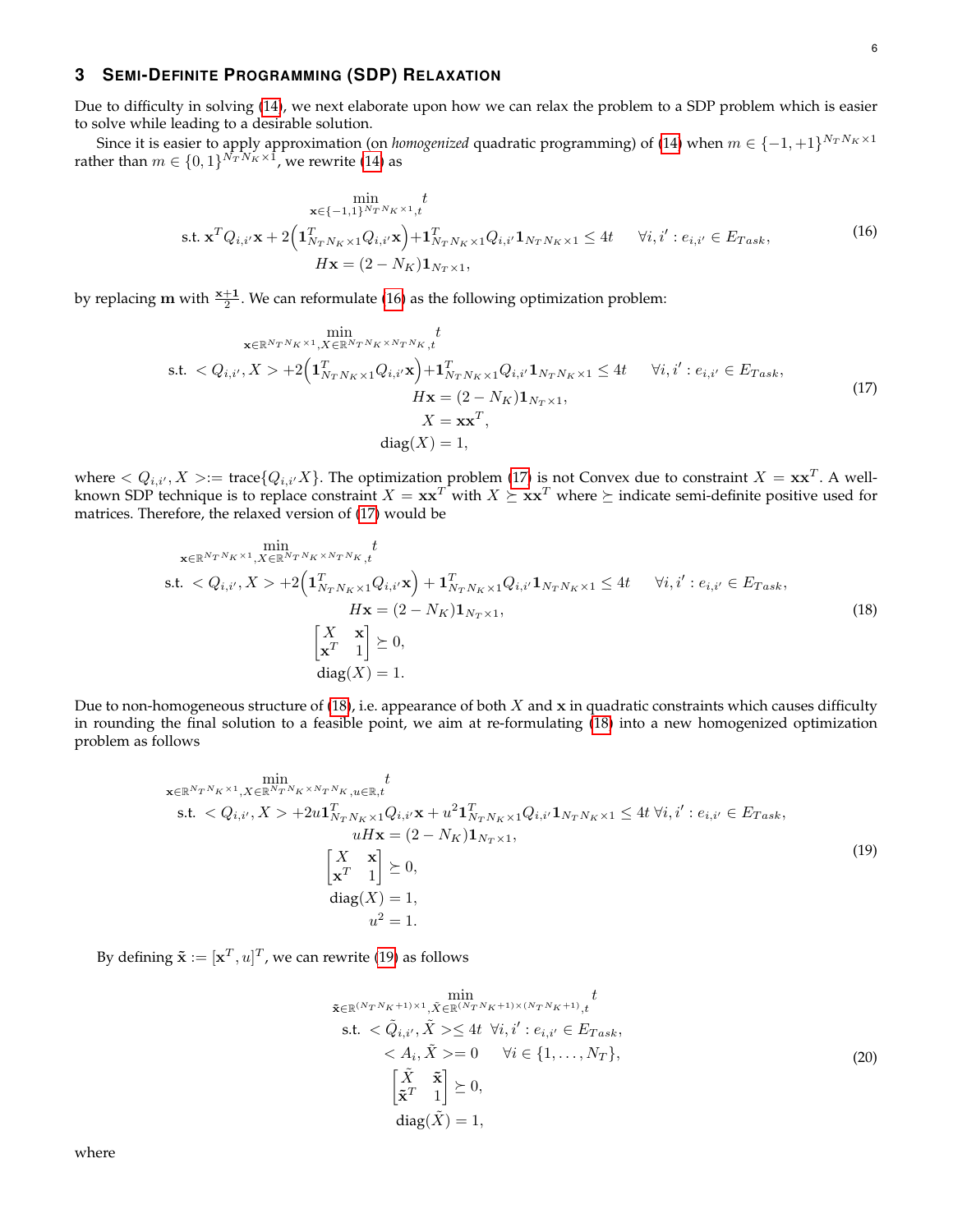$$
\tilde{Q}_{i,i'} := \begin{bmatrix} Q_{i,i'} & \frac{Q_{i,i'} 1_{N_T N_K}}{2} \\ \frac{1_{N_T N_K}^T Q_{i,i'}}{2} & 1_{N_T N_K}^T Q_{i,i'} 1_{N_T N_K} \end{bmatrix} \begin{bmatrix} \forall i,i': \\ e_{i,i'} \in E_{Task} \end{bmatrix} \nA_i := \begin{bmatrix} 0_{(N_T N_K + 1) \times (N_T N_K + 1)} & \frac{H_i^T}{2} \\ \frac{H_i^T}{2} & (N_K - 2) \end{bmatrix} \begin{bmatrix} \forall i \in \\ \{1, \dots, N_T\} \end{bmatrix}.
$$
\n(21)

To round the solution of [\(20\)](#page-5-5), denoted by  $\tilde{X}^*$  and  $\tilde{\mathbf{x}}^*$ , we apply a similar randomized technique as [\[36\]](#page-10-23). In particular, we first collect samples  $\mathbf{z} \sim \mathcal{N}(\mathbf{0}, \tilde{X}^*)$  and take  $sign(\mathbf{z})$  to have binary values of  $-1$  or  $+1$ . Then, we keep the samples which satisfy the constraints. To prevent failure in finding such points holding all constraints, we can alter constraints  $H{\bf x}=(2-N_K){\bf 1}_{N_T\times 1}$  to  $H{\bf x}\geq (2-N_K){\bf 1}_{N_T\times 1}$  without changing the optimal value  $^9$  $^9$ . Finally, we select the sample point with the lowest objective value. We next derive the expected value of the bottleneck time of our randomized scheme, then we elaborate upon an upper bound on the bottleneck time of the optimal solution.

#### **3.1 Expected Value Analysis**

In this section, we provide the average bottleneck time of our proposed technique for a given task graph  $G_{Task}$  and compute graph  $G_{Compute}$ . By defining  $\hat{\mathbf{z}} := sign(\mathbf{z})$ , the expected value of the bottleneck time of our proposed scheme is

$$
\max_{i,i':e_{i,i'} \in E_{Task}} \frac{1}{4} \mathbb{E}_{\mathbf{z}}[\hat{\mathbf{z}}^T \tilde{Q}_{i,i'} \hat{\mathbf{z}}].
$$
\n(22)

To obtain above expected value, we need to find  $\mathbb{E}[\mathbf{\hat{z}}^TQ\mathbf{\hat{z}}]$  where  $Q:=\tilde{Q}_{i,i'}$  for given  $i$  and  $i'$ , as follows

<span id="page-6-2"></span>
$$
\mathbb{E}_{\mathbf{z}}[\hat{\mathbf{z}}^T Q \hat{\mathbf{z}}] \stackrel{(a)}{=} \frac{2}{\pi} \sum_{w,v} [Q]_{w,v} \arcsin([\tilde{X}^*]_{w,v})
$$
\n(23)

where  $(a)$  follows from the proof presented in Appendix A.

#### **3.2 Upper Bound on the Optimal Solution**

Since [\(20\)](#page-5-5) is the relaxed version of [\(14\)](#page-4-2), it is clear the optimal solution to (14), denoted as  $OPT$ , is greater than or equal to the solution of the SDP problem [\(20\)](#page-5-5), i.e.

$$
\max_{\substack{i,i':\\e_{i,i'} \in E_{Task}}} \frac{1}{4} \sum_{w,v} [Q_{i,i'}]_{w,v} [\tilde{X}^*]_{w,v} \le OPT.
$$
\n(24)

On the other hand, the optimal solution to [\(14\)](#page-4-2) is less than or equal to any other feasible solution including the solution to the minimization of the expected value of bottleneck time expressed as follows

<span id="page-6-3"></span>
$$
\min_{t} t
$$
\n
$$
\text{s.t. } \mathbb{E}_{\mathbf{z}}[\hat{\mathbf{z}}^{T}\tilde{Q}_{i,i'}\hat{\mathbf{z}}] \le 4t \ \forall i, i' : e_{i,i'} \in E_{Task}.\tag{25}
$$

Since [\(23\)](#page-6-2) can be upper-bounded as follows

$$
\frac{2}{\pi} \sum_{w,v} [Q]_{w,v} \arcsin([\tilde{X}^*]_{w,v}) \stackrel{(b)}{\leq} \sum_{w,v} [Q]_{w,v} (0.112 + 0.878[\tilde{X}^*]_{w,v})
$$
\n(26)

where (*b*) follows from and the fact  $\frac{2}{\pi} \arcsin(x) \le 0.112 + 0.878x \,\forall |x| \le 1$ , one can easily see

$$
OPT \le \max_{\substack{i,i':\\e_{i,i'} \in E_{Task}}} \sum_{w,v} [Q_{i,i'}]_{w,v} (0.112 + 0.878[\tilde{X}^*]_{w,v})
$$
\n(27)

We are guaranteed to reach this expected value after sampling sufficient (feasible) points  $\hat{z}$ , hence we know that the optimal value is between the solution of the SDP and the solution to [\(25\)](#page-6-3).

# <span id="page-6-0"></span>**4 NUMERICAL RESULTS**

In this section, we provide the numerical results obtained by applying our scheme in comparison with well-known techniques utilized for distributed computing such as HEFT [\[6\]](#page-9-4) and throughput HEFT [\[12\]](#page-9-10). As far as the simulation settings are concerned, we perform scheduling of tasks for two different scenarios, 1) *arbitrary distributed iterative process with pre-defined settings*[10](#page-6-4) and 2) gossip-based federated learning for the sake of classification of MNIST and CIFAR-10 datasets.

<span id="page-6-1"></span>9. Replacing equality constraint with inequality for this constraint means that allowing tasks to be executed more than once which clearly, at the optimal point, results in the same solution as the case allowing tasks to be executed at only one machine. To see this, one can drop all but one of the machines each task needs to be run on, then it is clear these two cases leads to the same optimal solution

<span id="page-6-4"></span>10. The required amount of computations for tasks and execution speed of computing machines are known in advance. This case is utilized to illustrate the performance of different schedulers under any arbitrary settings.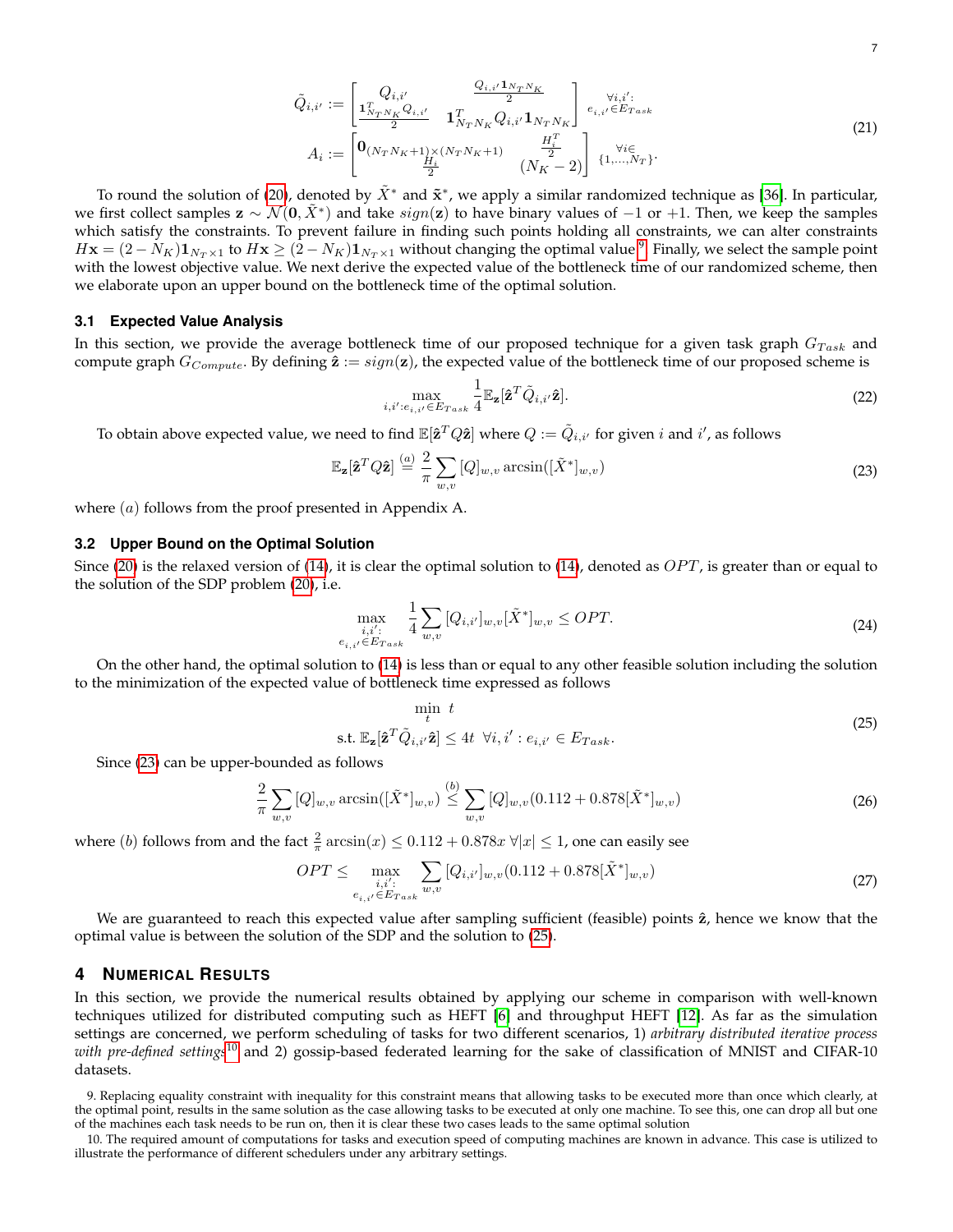<span id="page-7-0"></span>

Fig. 3: The corresponding DAG of the task graph  $G_{Task}$  depicted in Fig. [1](#page-2-1) to be fed into HEFT-based schemes.

### **4.1 Distributed Iterative Process with Pre-defined Settings**

In this part, we provide the numerical results for arbitrary task computation vector p and arbitrary execution speed vector e of distributed machines. Since HEFT-based schemes require the task graph to be a Directed Acyclic Graph (DAG), we next present how to construct a new DAG from a given task graph in order to feed into HEFT-based algorithms.

# 4.1.1 Creating a new DAG from  $G_{Task}$  for HEFT-based Schemes

Let us define  $G_{DAG} := (V_{DAG}, E_{DAG})$  as the corresponding DAG of the task graph  $G_{Task}$ . We determine set of vertices  $V_{DAG}$  first, then set of edges  $E_{DAG}$ . Regarding  $V_{DAG}$ , it consists of all vertices of task graph  $G_{Task}$  as well as the following vertices:

- Source vertex *S*.
- Intermediate vertices  $T_{i,j}$ 's for all i and j such that  $e_{ij} \in E_{Task}$  (i.e. task  $T_i$  is the parent of task  $T_j$ ).
- Destination vertex  $D$ .

As far as  $E_{DAG}$  is concerned, it includes the set of edges of task graph  $G_{Task}$  and the following edges:

- Outgoing edges of vertex S: set of edges  $\{e_{S,T_i}\}_{i:T_i \in V_{Task}}$  which connects S to vertex  $T_i$  for all  $T_i \in V_{Task}$ .
- Incoming edges of intermediate vertices  $T_{i,j}$ 's: set of edges  $\{e_{T_i,T_{i,j}}\}$  which connects vertex  $T_i$  to vertex  $T_{i,j}$  for all *i* and *j* such that task  $T_i$  is the parent of task  $T_j$  (i.e.  $e_{ij} \in E_{Task}$ ).
- Incoming edges of vertex D: set of edges  $\{e_{T_{i,j},D}\}$  which connects vertex  $T_{i,j}$  to vertex D for all i and j.

Therefore, we can formally present the aforementioned DAG as  $G_{DAG} = (V_{DAG}, E_{DAG})$  where  $V_{DAG} := V_{Task} \cup$  $\{S, \{T_{i,j}\}_{i,j: e_{i,j} \in E_{Task}}, D\}$  and  $E_{DAG} := E_{Task} \cup \{e_{S,T_i}\}_{i:T_i \in V_{Task}} \cup \{e_{T_i,T_{i,j}}\}_{i,j: e_{i,j} \in E_{Task}} \cup \{e_{T_{i,j},D}\}_{i,j: e_{i,j} \in E_{Task}}$ . An illustration of the corresponding DAG of the task graph  $G_{Task}$  of Fig. [1](#page-2-1) is shown in Fig. [3.](#page-7-0)

#### *4.1.2 Numerical Results for Pre-defined Settings*

Figure [4](#page-8-0) shows the bottleneck time of our proposed scheme along SDP method with naive rounding (i.e. rounding the solution of SDP to the closest integer) against HEFT [\[6\]](#page-9-4) and Throughput (TP) HEFT [\[12\]](#page-9-10) for the following setting:  $N_K = 4$ (four compute nodes), components of communication matrix C are i.i.d. and drawn from  $\mathcal{N}(0, \sqrt{10})$ , execution speed of compute nodes are i.i.d and drawn from  $\mathcal{N}(0,\sqrt{15})$ , required computation of tasks are i.i.d. and drawn from  $\mathcal{N}(0,1)$ . As it can be seen, our proposed scheme outperforms HEFT [\[6\]](#page-9-4) due to the fact that HEFT schedule tasks based on the average communication delay of links while our scheme schedules based on actual communication delay through solving an optimization problem. In particular, our proposed scheme leads to 63%-91% reduction in bottleneck time compared to HEFT [\[6\]](#page-9-4) and 41%-84% compared to TP HEFT [\[12\]](#page-9-10). Fig. [4](#page-8-0) further shows the upper bound for our proposed scheme. One can see that even the upper bound of our proposed scheme is considerably lower than HEFT in most cases.

Figure [5](#page-8-1) illustrates the comparison of our proposed scheme as well as the SDP approach with naive rounding against well-known schemes such as HEFT [\[6\]](#page-9-4) and TP HEFT [\[12\]](#page-9-10) in terms of bottleneck time for different setting of degrees of vertices of task graphs. In Fig. [5,](#page-8-1)  $d_L$  and  $d_H$  represent the minimum and the maximum degree of vertices of task graphs, respectively. Regarding the remaining settings, we consider the same settings as before with  $N_T = 21$ . The first observation of Fig. [5](#page-8-1) is that the upper bound of our proposed scheme is considerably lower than HEFT scheme [\[6\]](#page-9-4) (around 29%-39%). The other interesting observation is that our proposed scheme significantly outperforms HEFT [\[6\]](#page-9-4) and TP HEFT [\[12\]](#page-9-10) (59%-90% reduction in bottleneck time compared to HEFT [\[6\]](#page-9-4) and 25%-82% compared to TP HEFT [\[12\]](#page-9-10)) as task graphs become more dense (degree of vertices becomes larger). The reason behind this gain is due to the fact that each task has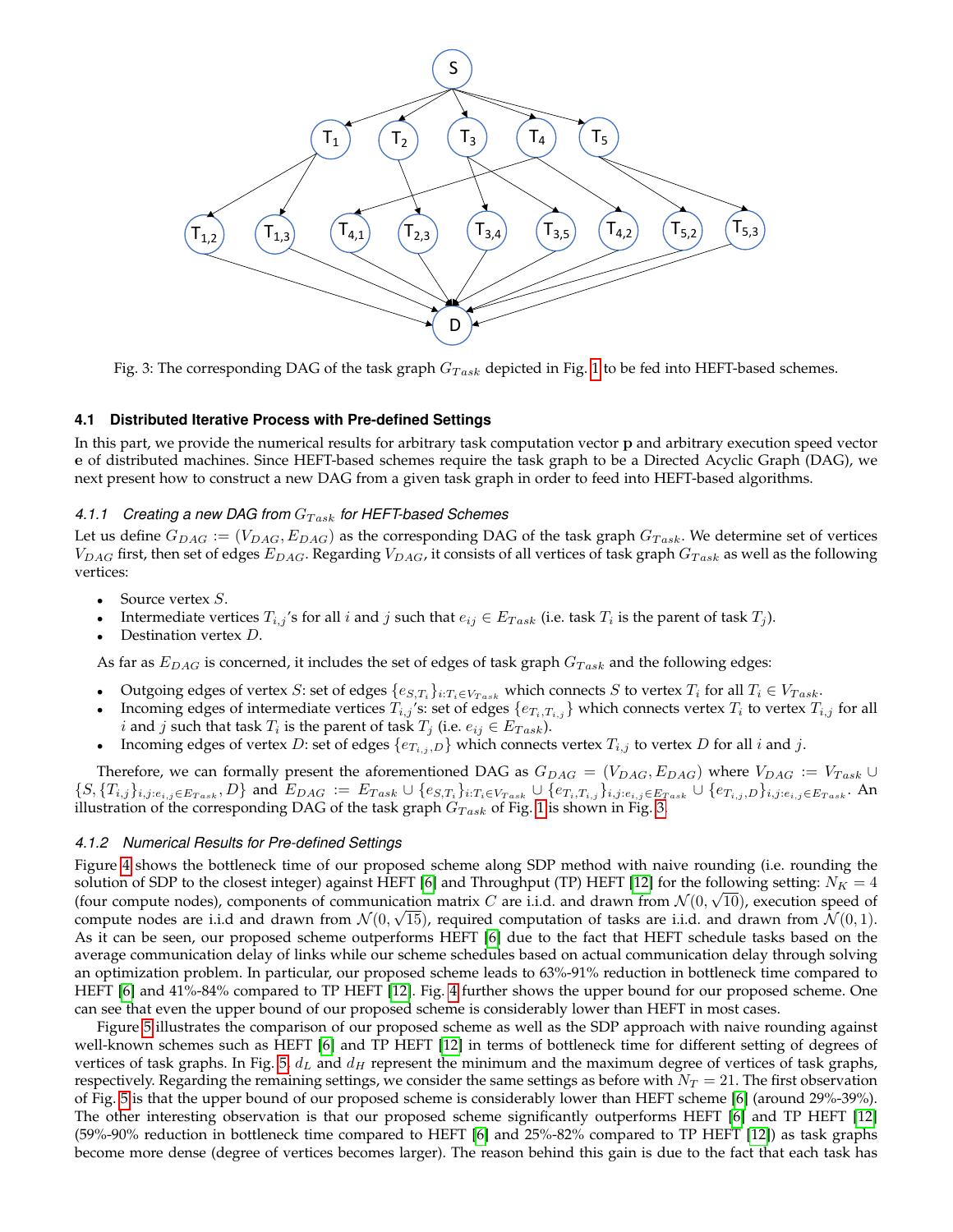<span id="page-8-0"></span>

<span id="page-8-1"></span>Fig. 4: Bottleneck time of different schemes, namely HEFT [\[6\]](#page-9-4), Throughput (TP) HEFT [\[12\]](#page-9-10), SDP method with naive rounding, our proposed scheme, and the upper bound of our proposed approach, for different number of tasks.



Fig. 5: The comparison of bottleneck time of the following schemes: HEFT [\[6\]](#page-9-4), Throughput (TP) HEFT [\[12\]](#page-9-10), SDP method with naive rounding, our proposed scheme, and the upper bound of our proposed approach, for different degrees of the task graphs.

<span id="page-8-2"></span>more successors (children tasks) in dense task graphs. Hence, it is possible for one of these children to be scheduled on a machine with poor communication in HEFT-based schemes. Our scheme takes care of all communication links while HEFT-based schemes only consider average communication for links in their task mapping phase. Therefore, for a HEFTbased scheme, it is plausible to make inefficient assignment by scheduling a task on a machine with poor communication, hence resulting in large bottleneck time.



Fig. 6: Bottleneck time of executing gossip-based federated learning of  $N_T = 10$  tasks on  $N_K = 4$  distributed machines for four different schemes, namely HEFT [\[6\]](#page-9-4), Throughput (TP) HEFT [\[12\]](#page-9-10), SDP method with naive rounding, and our proposed scheme (SDP with randomized rounding).

#### **4.2 Gossip-based Federated Learning**

In this part, we investigate the bottleneck time of performing an application of our optimization problem [\(6\)](#page-3-6). In particular, the gossip-based federated learning can be formulated as optimization problem [\(6\)](#page-3-6) where each task is associated with part of whole dataset (each task can be viewed as an *user* in a real-world gossip-based federated learning problem). In order to simulate the gossip-based federated learning, we considered 10 tasks that form a random task graph of  $G_{task}$  where the degree of each vertex is random and drawn from  $Unif(6, 7)$  distribution. As far as the gossiping of model parameters is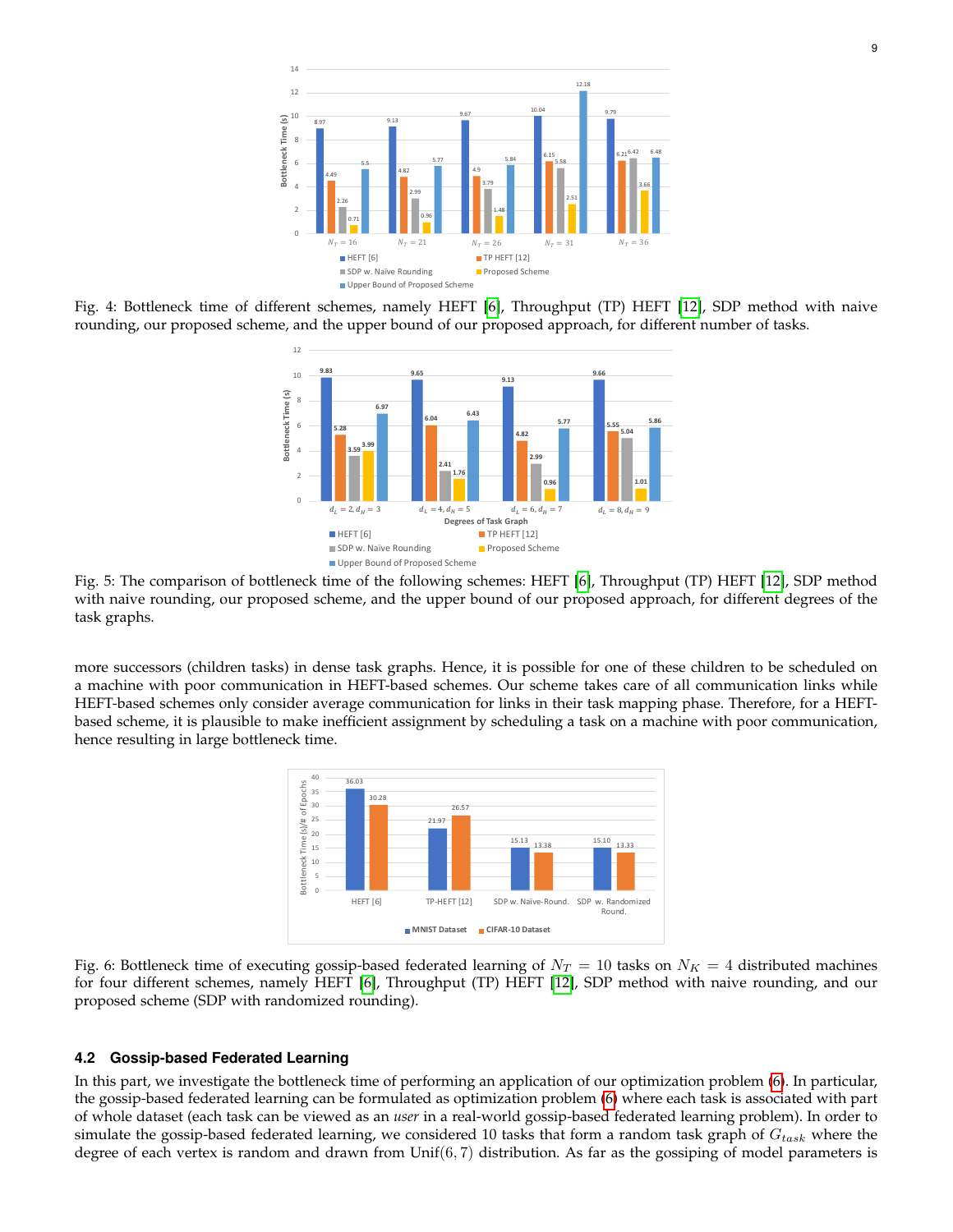concerned, all users first partition their associated data into w *chunks* and perform training a neural network model with a chunk of data, then they send their obtained models to pre-determined set of tasks(or users)<sup>[11](#page-9-12)</sup>. Upon receiving model parameters, each user aggregates<sup>[12](#page-9-13)</sup> the models, updates its local model and begins training process with its next chunk of data. Once each user uses its entire dataset (going over all its chunks of data) during training its model, it starts the training with a new epoch.

We select the classification of MNIST and CIFAR-10 datasets, through applying Convolutional Neural Network (CNN), as two examples of gossip-based federated learning which runs on distributed computing machines. Regarding the CNN incorporated in our simulation, we considered a CNN model with two convolutional layers as well as three fully connected layers. Based on the network delay and the size of model parameters that need to be gossiped across machines, we consider each component of communication matrix *C*, i.e.  $C_{i,j}$  (for  $i \neq j$ ), to be random and drawn from Unif(0, 1) distribution.

Fig. [6](#page-8-2) shows the bottleneck time of running the gossip-based federated learning on distributed computing systems with four different schedulers, namely HEFT [\[6\]](#page-9-4), TP-HEFT [\[12\]](#page-9-10), our SDP approach with naive rounding, and our proposed SDP scheme with randomized rounding. Since all schedulers assign tasks to compute machines based on required processing vector p, we design a *pilot* phase<sup>[13](#page-9-14)</sup> to estimate tasks' required computations amount. To do so, since we evenly divide dataset among tasks, all tasks required computations are the same. Furthermore, for simplicity, we assume all compute machines are homogeneous, i.e. having the same execution speed. Hence, each task consider a small portion of its data to be used for the pilot step. To determine p, we first measure the time required to train the model for a task on a compute machine with pilot data, then multiplying it with execution speed of the compute machine. As one can easily observe, our two proposed SDP-based approach outperform HEFT [\[6\]](#page-9-4) and TP-HEFT [\[12\]](#page-9-10) in terms of bottleneck time of gossip-based federated learning while reaching high accuracy.

# **5 CONCLUSION**

We proposed a new task scheduling scheme so as to speed up iterative processes which are run on distributed computing resources. We mathematically formulated our task scheduling problem as a BQP, then provided a Semi-Definite Programming based approximation to our problem as well as utilizing a randomized rounding technique. Moreover, we analyzed the the expected value of bottleneck time and derived an upper bound for the optimal BQP. Finally, as a concrete application example, we considered gossip-based federated learning which fits distributed iterative process. We showed that our proposed scheme outperforms well-known techniques such as [\[6\]](#page-9-4) and [\[12\]](#page-9-10).

# **ACKNOWLEDGMENTS**

This material is based upon work supported by Defense Advanced Research Projects Agency (DARPA) under Contract No. HR001117C0053. Any views, opinions, and/or findings expressed are those of the author(s) and should not be interpreted as representing the official views or policies of the Department of Defense or the U.S. Government.

## **REFERENCES**

- <span id="page-9-0"></span>[1] N. C. Thompson, K. Greenewald, K. Lee, and G. F. Manso, "The computational limits of deep learning," 2020.
- <span id="page-9-1"></span>[2] M. Najafabadi, F. Villanustre, T. Khoshgoftaar, N. Seliya, R. Wald, and E. Muharemagic, "Deep learning applications and challenges in big data analytics," *Journal of Big Data 2*, 2015.
- <span id="page-9-11"></span>[3] R. Karl, J. Takeshita, and T. Jung, "Using intel sgx to improve private neural network training and inference," in *Proceedings of the 7th Symposium on Hot Topics in the Science of Security*, ser. HotSoS '20. New York, NY, USA: Association for Computing Machinery, 2020. [Online]. Available:<https://doi.org/10.1145/3384217.3386399>
- <span id="page-9-2"></span>[4] D. P. Bertsekas and J. N. Tsitsiklis, "Some aspects of parallel and distributed iterative algorithms—a survey," *Automatica*, vol. 27, no. 1, pp. 3–21, 1991. [Online]. Available:<https://www.sciencedirect.com/science/article/pii/000510989190003K>
- <span id="page-9-3"></span>[5] H. Topcuoglu, S. Hariri, and Min-You Wu, "Task scheduling algorithms for heterogeneous processors," in *Proceedings. Eighth Heterogeneous Computing Workshop (HCW'99)*, 1999, pp. 3–14.
- <span id="page-9-4"></span>[6] ——, "Performance-effective and low-complexity task scheduling for heterogeneous computing," *IEEE Transactions on Parallel and Distributed Systems*, vol. 13, no. 3, pp. 260–274, 2002.
- <span id="page-9-5"></span>[7] F. A. Omara and M. M. Arafa, *Genetic Algorithms for Task Scheduling Problem*. Berlin, Heidelberg: Springer Berlin Heidelberg, 2009, pp. 479–507.
- <span id="page-9-6"></span>[8] O. Sinnen and L. A. Sousa, "Communication contention in task scheduling," *IEEE Transactions on Parallel and Distributed Systems*, vol. 16, no. 6, pp. 503–515, 2005.
- <span id="page-9-7"></span>[9] L. Tsung-Chyan, Y. Sotskov, N. Sotskova, and F. Werner, "Optimal makespan scheduling with given bounds of processing times," *Mathematical and Computer Modelling*, vol. 26, no. 3, pp. 67–86, 1997.
- <span id="page-9-8"></span>[10] B. Johannes, "Scheduling parallel jobs to minimize the makespan," vol. 9, no. 5, 2006. [Online]. Available: [https://doi.org/10.1007/](https://doi.org/10.1007/s10951-006-8497-6) [s10951-006-8497-6](https://doi.org/10.1007/s10951-006-8497-6)
- <span id="page-9-9"></span>[11] L. Min and W. Cheng, "A genetic algorithm for minimizing the makespan in the case of scheduling identical parallel machines," *Artificial Intelligence in Engineering*, vol. 13, no. 4, pp. 399–403, 1999.
- <span id="page-9-10"></span>[12] M. Gallet, L. Marchal, and F. Vivien, "Efficient scheduling of task graph collections on heterogeneous resources," in *IEEE International Symposium on Parallel Distributed Processing*, 2009, pp. 1–11.
- <span id="page-9-12"></span>11. The dependancy of tasks are enforced by the task graph.
- <span id="page-9-13"></span>12. A simple aggregation is a weighted average of the model parameters.
- <span id="page-9-14"></span>13. This step is performed before running the gossip-based federated learning.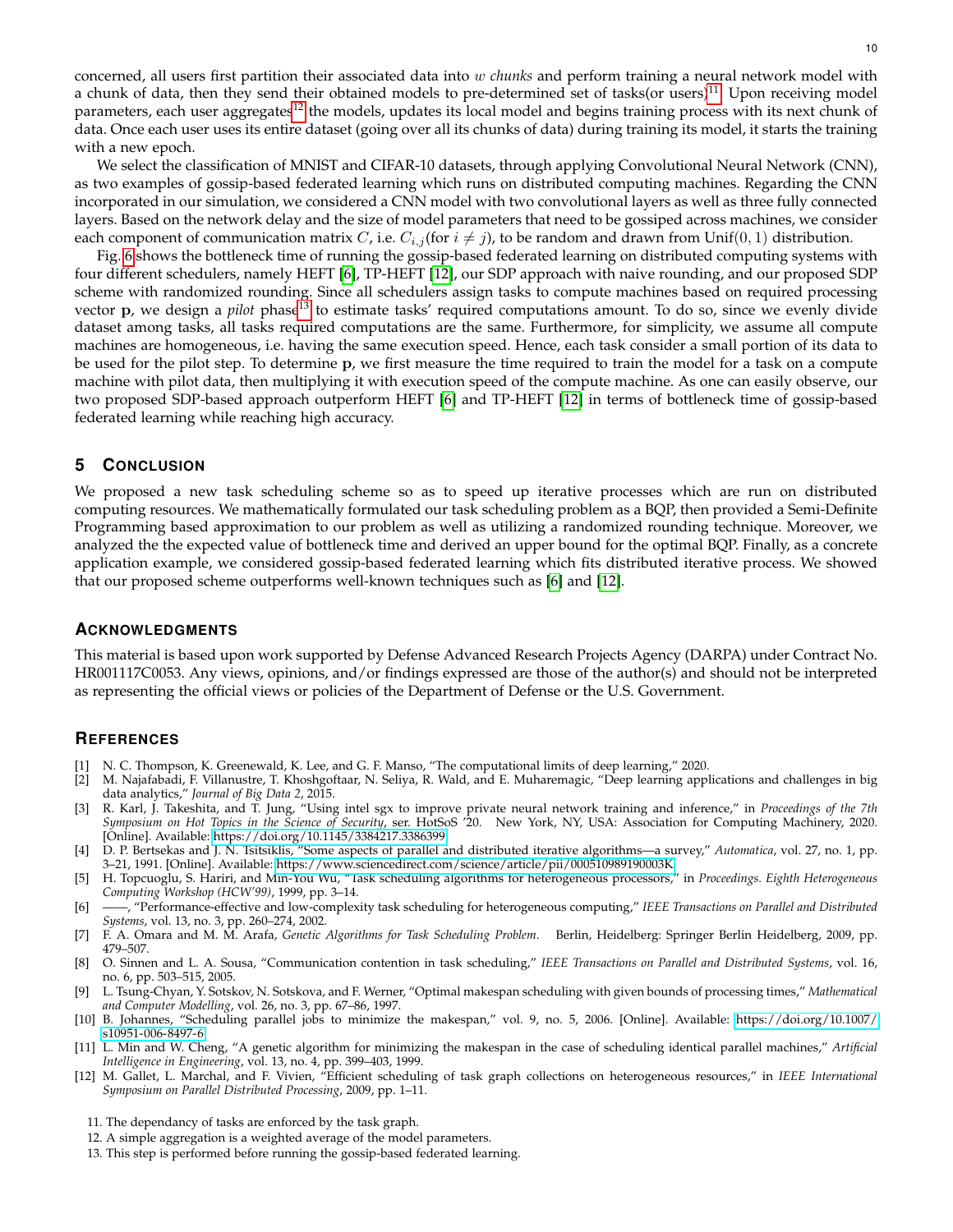- <span id="page-10-0"></span>[13] L. Eskandari, J. Mair, Z. Huang, and D. Eyers, "Iterative scheduling for distributed stream processing systems," in *Proceedings of the 12th ACM International Conference on Distributed and Event-Based Systems*, ser. DEBS '18. New York, NY, USA: Association for Computing Machinery, 2018, p. 234–237. [Online]. Available:<https://doi.org/10.1145/3210284.3219768>
- <span id="page-10-1"></span>[14] X.-Q. Pham, N. D. Man, N. D. T. Tri, N. Q. Thai, and E.-N. Huh, "A cost- and performance-effective approach for task scheduling based on collaboration between cloud and fog computing," *International Journal of Distributed Sensor Networks*, vol. 13, no. 11, p. 1550147717742073, 2017. [Online]. Available:<https://doi.org/10.1177/1550147717742073>
- <span id="page-10-2"></span>[15] J. Kennedy and R. C. Eberhart, "A discrete binary version of the particle swarm algorithm," in *1997 IEEE International Conference on Systems, Man, and Cybernetics. Computational Cybernetics and Simulation*, vol. 5, 1997, pp. 4104–4108 vol.5.
- <span id="page-10-3"></span>[16] S. K. Addya, A. K. Turuk, B. Sahoo, M. Sarkar, and S. K. Biswash, "Simulated annealing based vm placement strategy to maximize the profit for cloud service providers," *Engineering Science and Technology, an International Journal*, vol. 20, no. 4, pp. 1249–1259, 2017.
- <span id="page-10-4"></span>[17] Z. Fan, H. Shen, Y. Wu, and Y. Li, "Simulated-annealing load balancing for resource allocation in cloud environments," in *2013 International Conference on Parallel and Distributed Computing, Applications and Technologies*, 2013, pp. 1–6.
- <span id="page-10-5"></span>[18] H. Y. Shishido, J. C. Estrella, C. F. M. Toledo, and M. S. Arantes, "Genetic-based algorithms applied to a workflow scheduling algorithm with security and deadline constraints in clouds," *Computers and Electrical Engineering*, vol. 69, pp. 378–394, 2018.
- <span id="page-10-6"></span>[19] K. Dasgupta, B. Mandal, P. Dutta, J. K. Mandal, and S. Dam, "A genetic algorithm (ga) based load balancing strategy for cloud computing," *Procedia Technology*, vol. 10, pp. 340–347, 2013, first International Conference on Computational Intelligence: Modeling Techniques and Applications (CIMTA) 2013.
- <span id="page-10-7"></span>[20] H. Izadkhah and Y. Li, "Learning based genetic algorithm for task graph scheduling," *Appl. Comp. Intell. Soft Comput.*, vol. 2019, Jan. 2019. [Online]. Available:<https://doi.org/10.1155/2019/6543957>
- <span id="page-10-8"></span>[21] Y. Azar and A. Epstein, "Convex programming for scheduling unrelated parallel machines," in *Proceedings of the Thirty-Seventh Annual ACM Symposium on Theory of Computing*, ser. STOC '05. New York, NY, USA: Association for Computing Machinery, 2005, p. 331–337.
- <span id="page-10-9"></span>[22] M. Skutella, "Convex quadratic and semidefinite programming relaxations in scheduling," *J. ACM*, vol. 48, no. 2, p. 206–242, Mar. 2001. [Online]. Available:<https://doi.org/10.1145/375827.375840>
- <span id="page-10-10"></span>[23] P. Singh, M. Dutta, and N. Aggarwal, "A review of task scheduling based on meta-heuristics approach in cloud computing," *Knowledge and Information Systems*, vol. 52, 07 2017.
- <span id="page-10-11"></span>[24] C. Tsai and J. J. P. C. Rodrigues, "Metaheuristic scheduling for cloud: A survey," *IEEE Systems Journal*, vol. 8, no. 1, pp. 279–291, 2014.
- <span id="page-10-12"></span>[25] M. Kalra and S. Singh, "A review of metaheuristic scheduling techniques in cloud computing," *Egyptian Informatics Journal*, vol. 16, no. 3, pp. 275–295, 2015.
- <span id="page-10-13"></span>[26] Z. Luo, W. Ma, A. M. So, Y. Ye, and S. Zhang, "Semidefinite relaxation of quadratic optimization problems," *IEEE Signal Processing Magazine*, vol. 27, no. 3, pp. 20–34, 2010.
- <span id="page-10-14"></span>[27] H. Ren, Y. Lan, and C. Yin, "The load balancing algorithm in cloud computing environment," in *Proceedings of 2012 2nd International Conference on Computer Science and Network Technology*, 2012, pp. 925–928.
- <span id="page-10-15"></span>[28] J. Bhatia, T. Patel, H. Trivedi, and V. Majmudar, "Htv dynamic load balancing algorithm for virtual machine instances in cloud," in *2012 International Symposium on Cloud and Services Computing*, 2012, pp. 15–20.
- <span id="page-10-16"></span>[29] M. Kumar and S. Sharma, "Dynamic load balancing algorithm for balancing the workload among virtual machine in cloud computing," *Procedia Computer Science*, vol. 115, pp. 322–329, 2017, 7th International Conference on Advances in Computing and Communications, ICACC-2017, 22-24 August 2017, Cochin, India.
- <span id="page-10-17"></span>[30] R. Sudarsan and C. J. Ribbens, "Combining performance and priority for scheduling resizable parallel applications," *Journal of Parallel and Distributed Computing*, vol. 87, pp. 55–66, 2016.
- <span id="page-10-18"></span>[31] K. Dubey, M. Kumar, and M. A. Chandra, "A priority based job scheduling algorithm using iba and easy algorithm for cloud metaschedular," in *2015 International Conference on Advances in Computer Engineering and Applications*, 2015, pp. 66–70.
- <span id="page-10-19"></span>[32] P. Chrétienne, E. Coffman, J. Lenstra, and Z. Liu, Eds., *Scheduling theory and its applications*. United States: Wiley, 1995.
- <span id="page-10-20"></span>[33] Ishfaq Ahmad and Yu-Kwong Kwok, "On exploiting task duplication in parallel program scheduling," *IEEE Transactions on Parallel and Distributed Systems*, vol. 9, no. 9, pp. 872–892, 1998.
- <span id="page-10-21"></span>[34] M. A. Palis, J. Liou, and D. S. L. Wei, "Task clustering and scheduling for distributed memory parallel architectures," *IEEE Trans. Parallel Distributed Syst.*, vol. 7, no. 1, pp. 46–55, 1996. [Online]. Available:<https://doi.org/10.1109/71.481597>
- <span id="page-10-22"></span>[35] C. Hu, J. Jiang, and Z. Wang, "Decentralized federated learning: A segmented gossip approach," 2019.
- <span id="page-10-23"></span>[36] A. Aspremont and S. Boyd, "Relaxations and randomized methods for nonconvex qcqps," in *Stanford University*, Autumn, 2003.

# **APPENDIX A**

In this section, we prove that  $\mathbb{E}_{{\bf z}}[\hat{{\bf z}}^T Q\hat{{\bf z}}]=\frac{2}{\pi}\sum_{w,v}[Q]_{w,v}\arcsin([\Sigma]_{w,v})$  for  ${\bf z}\sim\mathcal{N}({\bf 0},\Sigma).$ 

$$
\mathbb{E}_{\mathbf{z}}[\hat{\mathbf{z}}^T Q \hat{\mathbf{z}}] = \mathbb{E}[\text{trace}\{Q \hat{\mathbf{z}} \hat{\mathbf{z}}^T\}] = \mathbb{E}[\sum_{w,v} [Q]_{w,v} \hat{z}_w \hat{z}_v]
$$
\n
$$
= \sum_{w,v} [Q]_{w,v} \mathbb{E}[\hat{z}_w \hat{z}_v]
$$
\n
$$
= \sum_{w,v} [Q]_{w,v} \mathbb{E}[sign(z_w) sign(z_v)]
$$
\n
$$
= \sum_{w,v} [Q]_{w,v} (Pr[z_w \ge 0, z_v \ge 0] + Pr[z_w \le 0, z_v \le 0] - Pr[z_w \le 0, z_v \ge 0] - Pr[z_w \ge 0, z_v \le 0]\big),
$$
\n(28)

where  $Pr[A]$  denotes the probability of event A. By defining random variable  $z := \frac{z_v - \rho z_w}{\sqrt{1 - \rho^2}}$  where  $\rho := cov(z_w, z_v)$ , one can easily verify that  $z \perp z_w$  with  $z$  and  $z_w$  have zero-mean unit-variance normal distribution. Considering this, we have

<span id="page-10-24"></span>
$$
Pr[z_w \ge 0, z_v \ge 0] = Pr[z_w \ge 0, z \ge \frac{\rho}{\sqrt{1 - \rho^2}} z_w]
$$
  
= 
$$
\int_{z_w = 0}^{\infty} \int_{z = az_w}^{\infty} \frac{1}{\sqrt{2\pi}} e^{-\frac{z_w^2}{2}} \cdot \frac{1}{\sqrt{2\pi}} e^{-\frac{z^2}{2}} dz dz_w
$$
  
= 
$$
\frac{1}{2\pi} (\frac{\pi}{2} - \arctan(a)) = \frac{1}{2\pi} (\frac{\pi}{2} + \arcsin(\rho)),
$$
 (29)